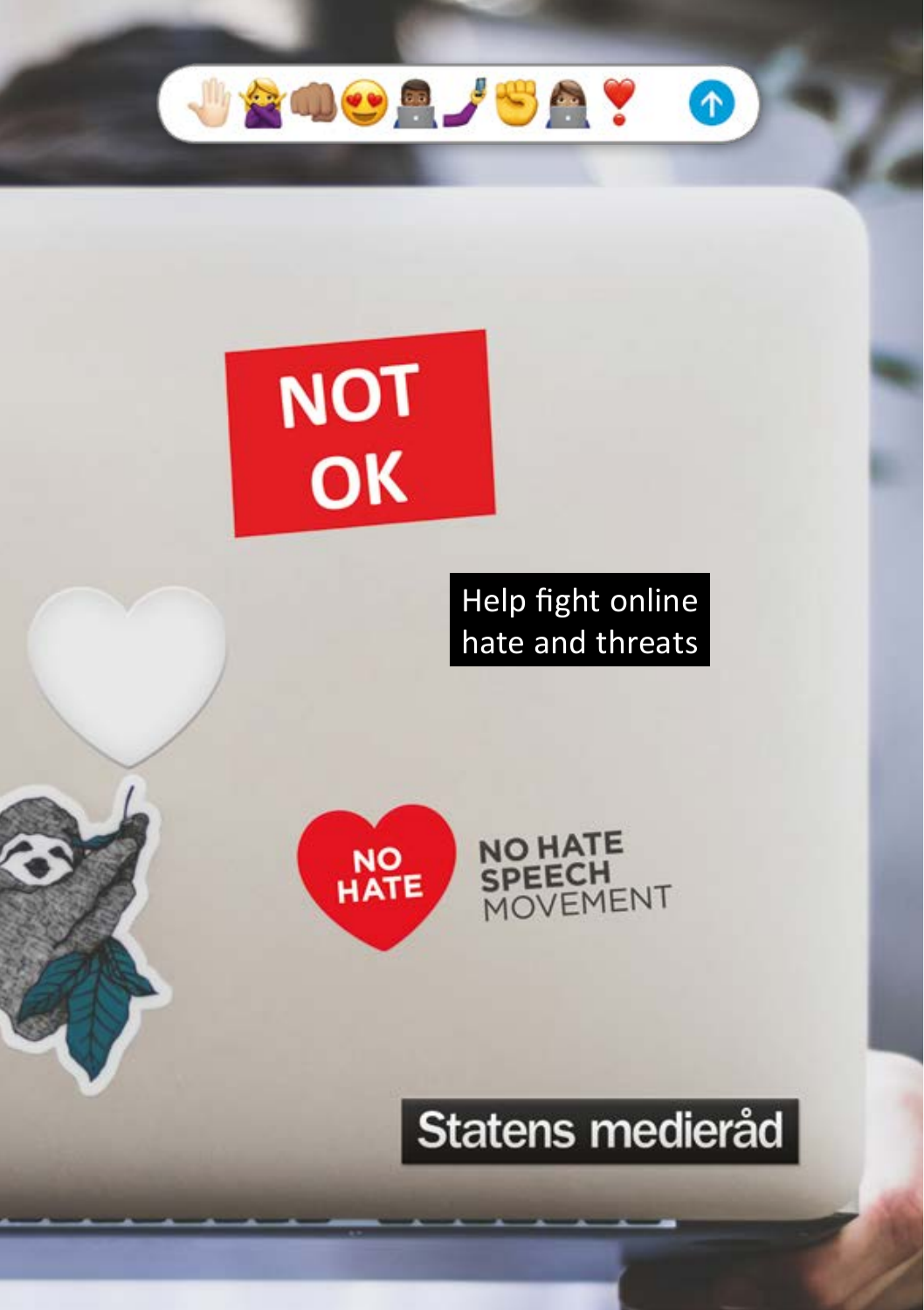### **Protection against harassment online**

Freedom of expression is a fundamental part of the Swedish constitution. It means that everyone is entitled to think, believe and say whatever they want – in speech or in writing – as long as it is lawful. This is the basis of a democracy.

Hatred and threats can be illegal. The same laws apply online as in real life. It is up to the police and prosecutors to determine if a crime has been committed.

"It's never OK to spread hate. Not on social media or anywhere else"

> "Having different opinions is important in society. I have the right to my own opinion"

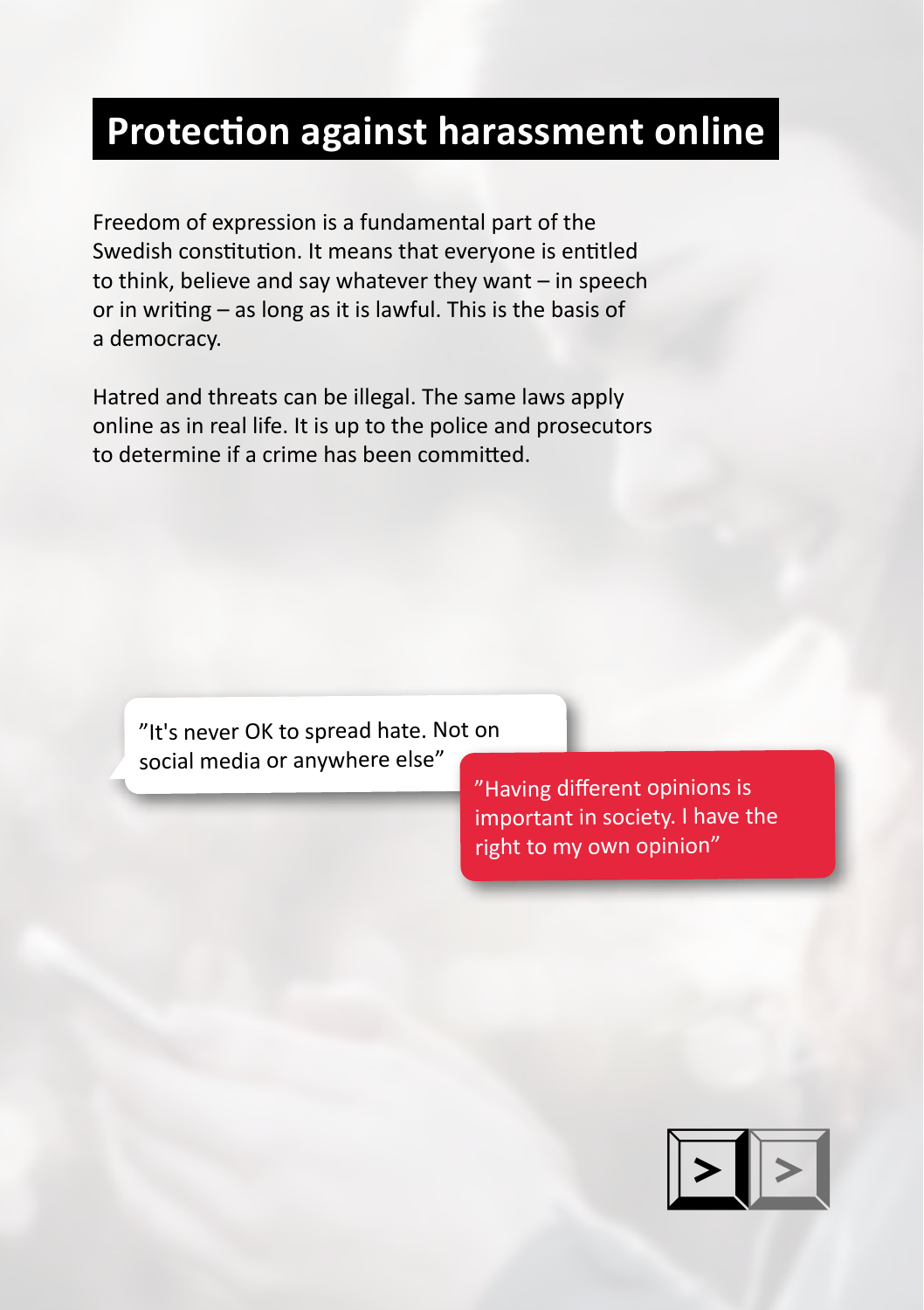### **Examples of**

## **hate and threat crimes online**

#### **Slander**

Slander, also known as defamation, means spreading information about someone to other people in order to damage that person's reputation.

#### **Insult**

Insulting someone is to mock, humiliate or ridicule a person with the intention to injure a person's self-esteem or dignity.

#### **Abuse**

Abuse means to repeatedly and deliberately disturb or bother someone severely.

#### **Sexual molestation**

Sexual molestation is doing something sexually to a person against her or his will.

#### **Unlawful threat**

Unlawfully threating someone is to communicate an intention to harm or hurt that person in order to intimidate him or her.

#### **Infringing photography**

Infringing photography is to unlawfully and secretly photograph or film someone indoors, e.g. in a shower or bathroom.

#### **Unlawful violation of integrity**

Unlawfully infringing someone's integrity is to spread images or information about a person, with the intention to seriously harm that person.

#### **Agitation against an ethnic group**

Agitation against an ethnic group is the criminal offence of publicly voicing statements which threatens or are derogatory towards a group of individuals, alluding to race, colour of skin, national or ethnic origin, belief system or sexual orientation.

**Source:** The Swedish Prosecution Authority, The Police, Swedish Agency for Youth and Civil Society, The Swedish Penal Code.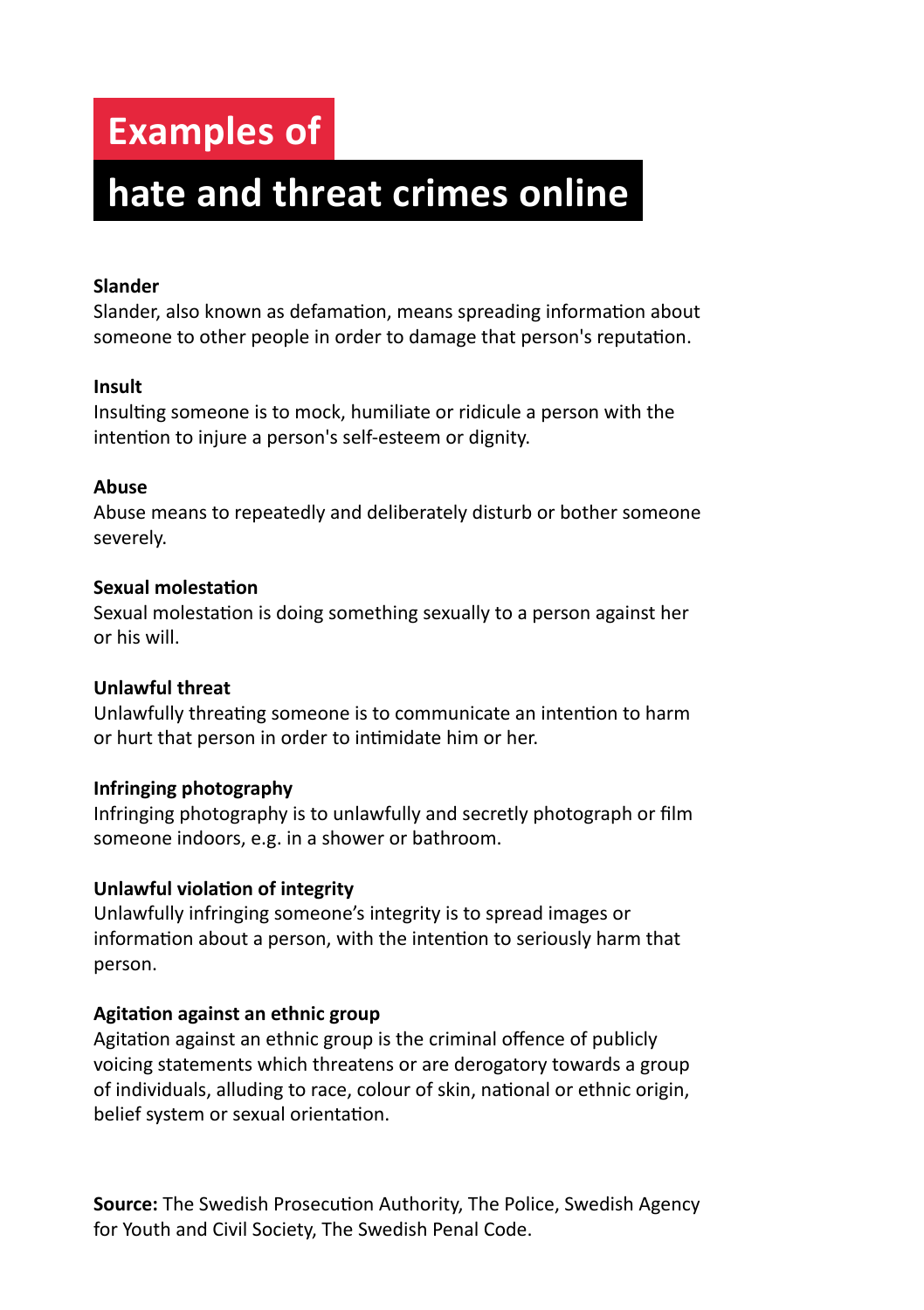# **Have you been harassed online?**

**• Tell someone what happened** and confide in someone you trust. Teachers and other school staff have an obligation to help when a student is the subject of hate.

**• Report to the police.** And do it immediately. In some cases the police rapidly need to inform internet providers so that they can can save images, comments and posts during a limited time. You can report a crime by calling 114 14.

**• Report to the website.** You can find the domain owners contact information at whois.com.

**• Save evidence.** Take screenshots of photos, comments or posts. Ask someone near you to look at the evidence as you save it. If it comes to a trial that person can testify that the evidence has not been tampered with. Both print and keep the evidence digitally. Ask a friend to save it for you if you do not want to do it yourself.

**"When my friend was bullied online we reported it"**

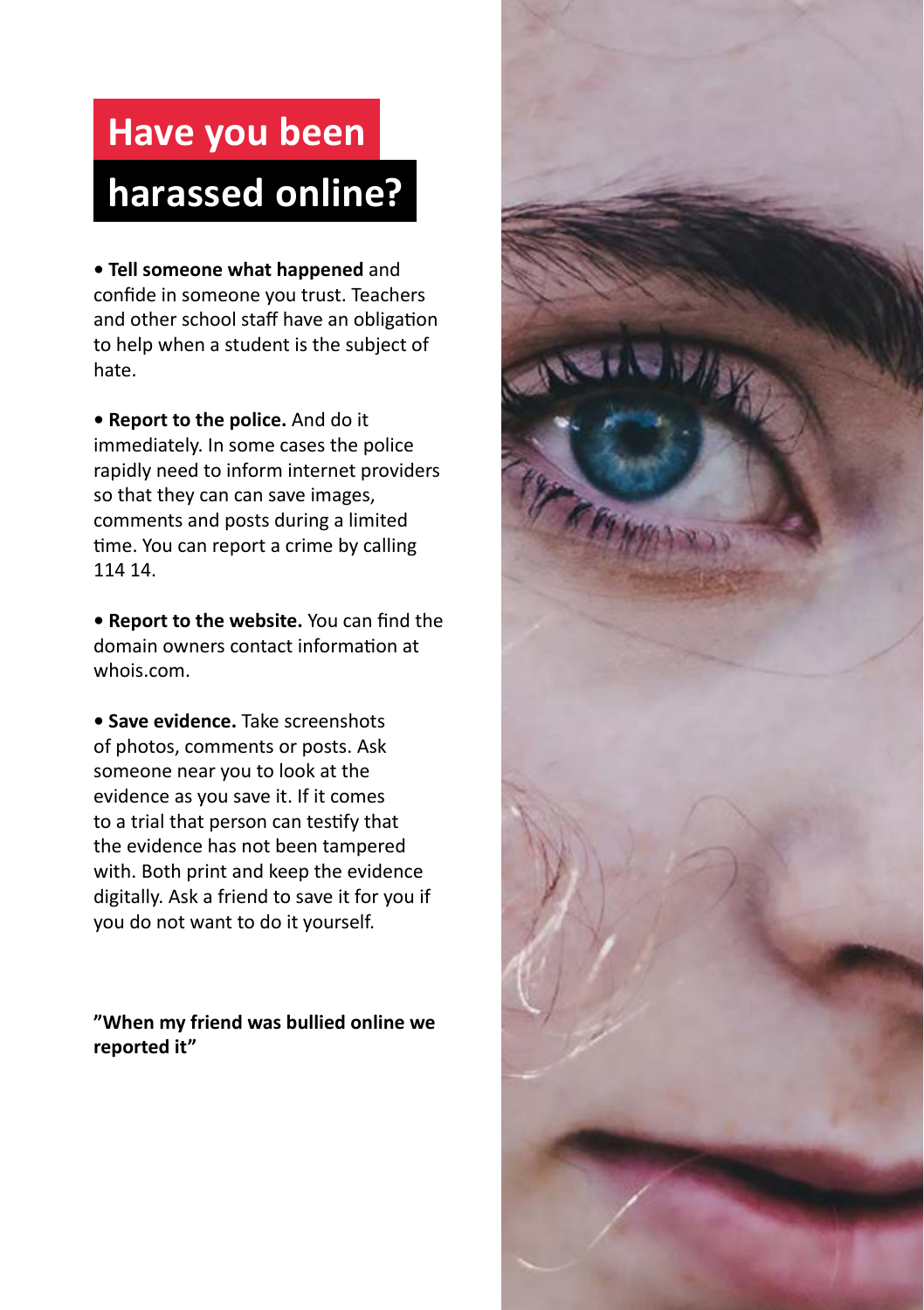### **Have you seen others**

### **exposed to hate and threats online?**

**• Tell someone what happened**  and confide in someone you trust. Teachers and other school staff have an obligation to help when a student is exposed to hate and threats.

**• Never like and never share** texts and images that contribute to hate and threats.

**• Report to the site.** You can find the domain owners contact information at whois.com.

NO<br>HATE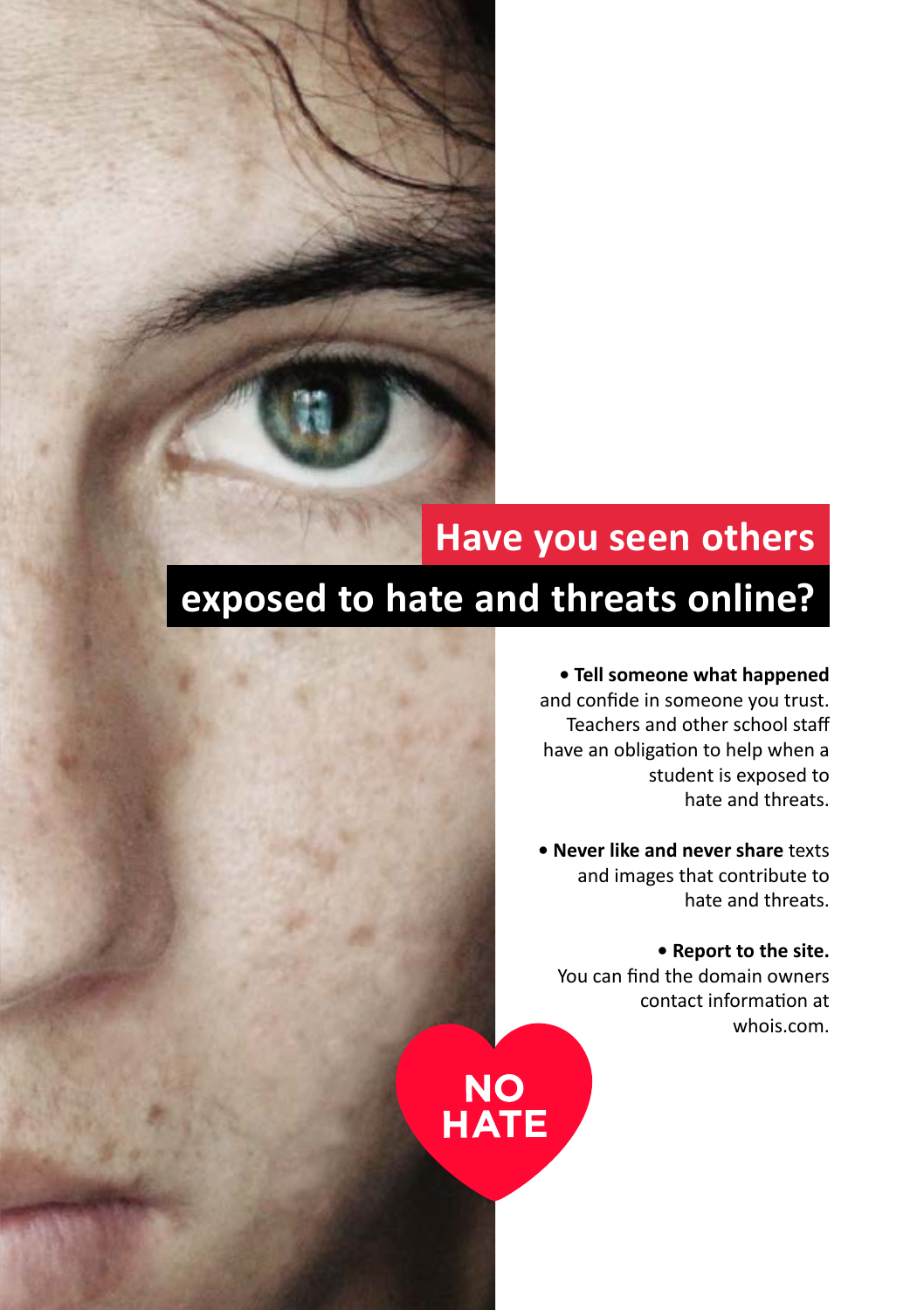### **Here you can get**

### **information, support and advice:**

#### **Barnombudsmannen.se**

The Ombudsman for Children in Sweden is a government agency. Here you will find knowledge and information about children's and young people's human rights. The Ombudsman for Children holds regular dialogues with children to obtain knowledge of their conditions and their opinions on relevant issues. Parts of the site are available in several languages.

#### **Bris.se**

Is an organisation that supports and helps vulnerable children and young people. Here you can talk anonymously to a curator by phone, chat or mail. The site has information in other languages via Google translate.

#### **Brottsoffermyndigheten.se**

The Crime Victim Compensation and Support Authority works to improve the conditions of people who have been subjected to crime. On jagvillveta.se/sprakversioner there is information in several languages about what is criminal and where you can get help. tystnainte.se contains information and advice for persons exposed to hatred and threats for expressing their opinions openly. For example journalists, influencers and politicians.

#### **Juridikinstitutet.se**

Legal organisation that helps persons exposed to hatred and threats online. Here you can ask questions about hate and threats, crime and punishment. Parts of the site are available in English.

#### **Mucf.se**

A government agency that spreads knowledge about young people's living conditions. The site is available in Swedish and English.

#### **Rfslungdom.se**

The League of Youth for homosexual, bisexual, transgender and queer rights. Here you find support and advice for young LGBTQ people. The site is available in Swedish.

#### **Raddabarnen.se**

An organisation that works for the right of all children to survive, evolve and grow up in safety. Here's knowledge and advice for you who are young, a parent or working with or for children. The site is available in Swedish.

#### **Skolverket.se**

The National Agency for Education is the central administrative authority for the public school system, publicly organised preschooling, school-age childcare and for adult education. Here you can find comprehensive information about hate and bullying online. Parts of the site are available in several languages.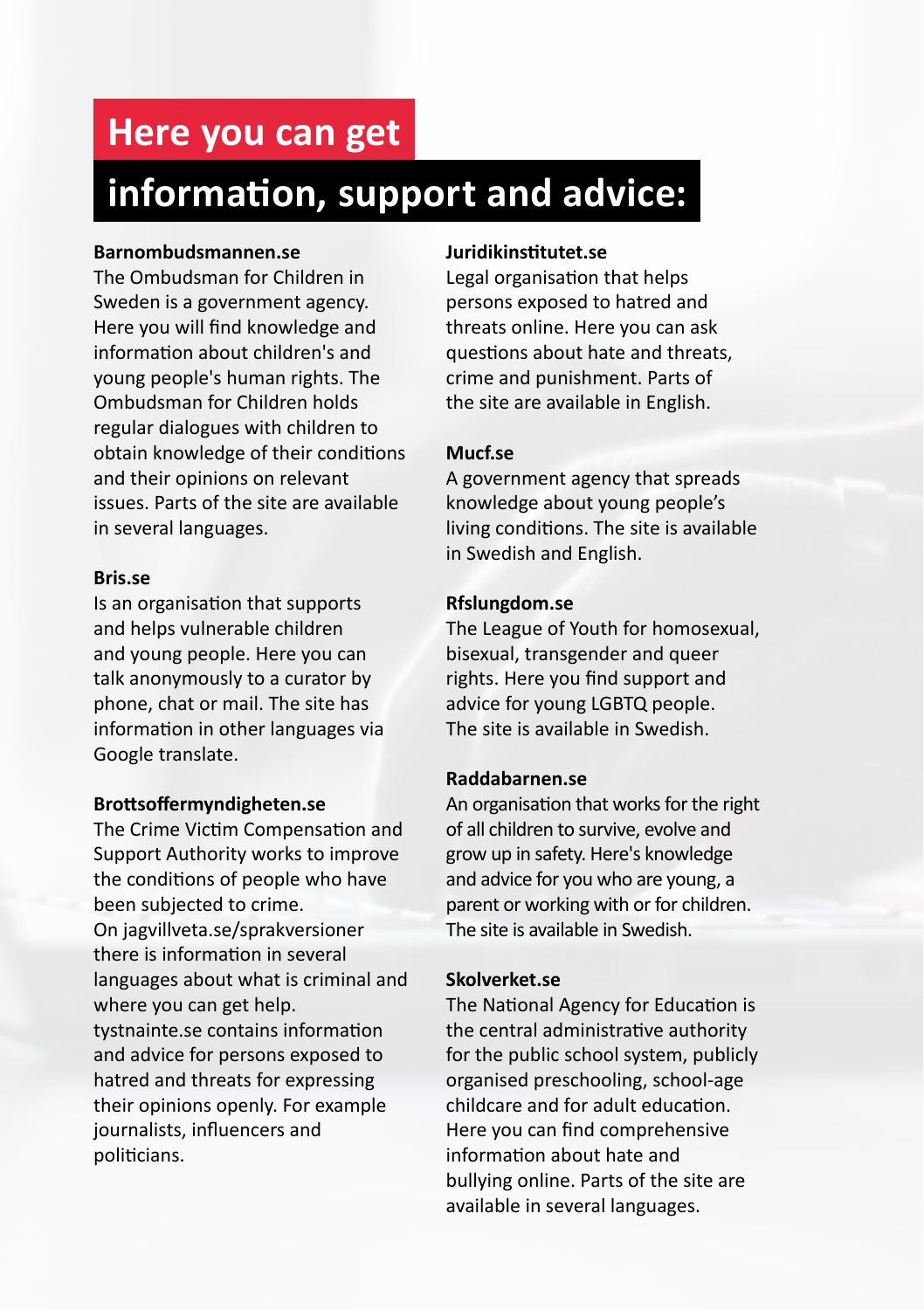

#### **Statensmedierad.se**

The Swedish Media Council is a government agency whose primary task is to promote the empowering of minors as conscious media users and to protect them from harmful media influences. Parts of the site are available in several languages.

#### **Tänk till**

Young people's stories about topics such as body ideal, prejudice and anxiety. Tänk till is available on social media and is produced by UR which is part of the Swedish public service. The site is available in Swedish.

#### **Ungdomar.se**

A site where young people can talk to each other, read articles and ask questions anonymously to adult professionals. The site is available in Swedish.

#### **Youmo.se**

A site for young persons from 13 to 20 years of age. Here you will find information about violence and injustice, mental health, your body and sex. You can also read about equality, your rights and how you can find help to improve your well-being. The site is available in Arabic, Dari, English, Somali, Swedish and Tigrinya.

### **Here you can**

### **report hate and get information:**

#### **Polisen.se**

An authority that is working to stop crime and protect people from crime. Protecting children and young people online is part of that work. The site is available in several languages.

#### **Beo.skolinspektionen.se**

The Child and Student Ombudsman (BEO) works to protect the rights of children and pupils. BEO investigates notifications about abuse of children and pupils and can represent children and students in court. The site is available in several languages.

#### **Do.se**

The Equality Ombudsman (DO) is a government agency that works to promote equal rights and opportunities and to combat discrimination. If someone breaches the Discrimination Act you can make a complaint to the DO. The site is available in several languages.

Make the internet a better place